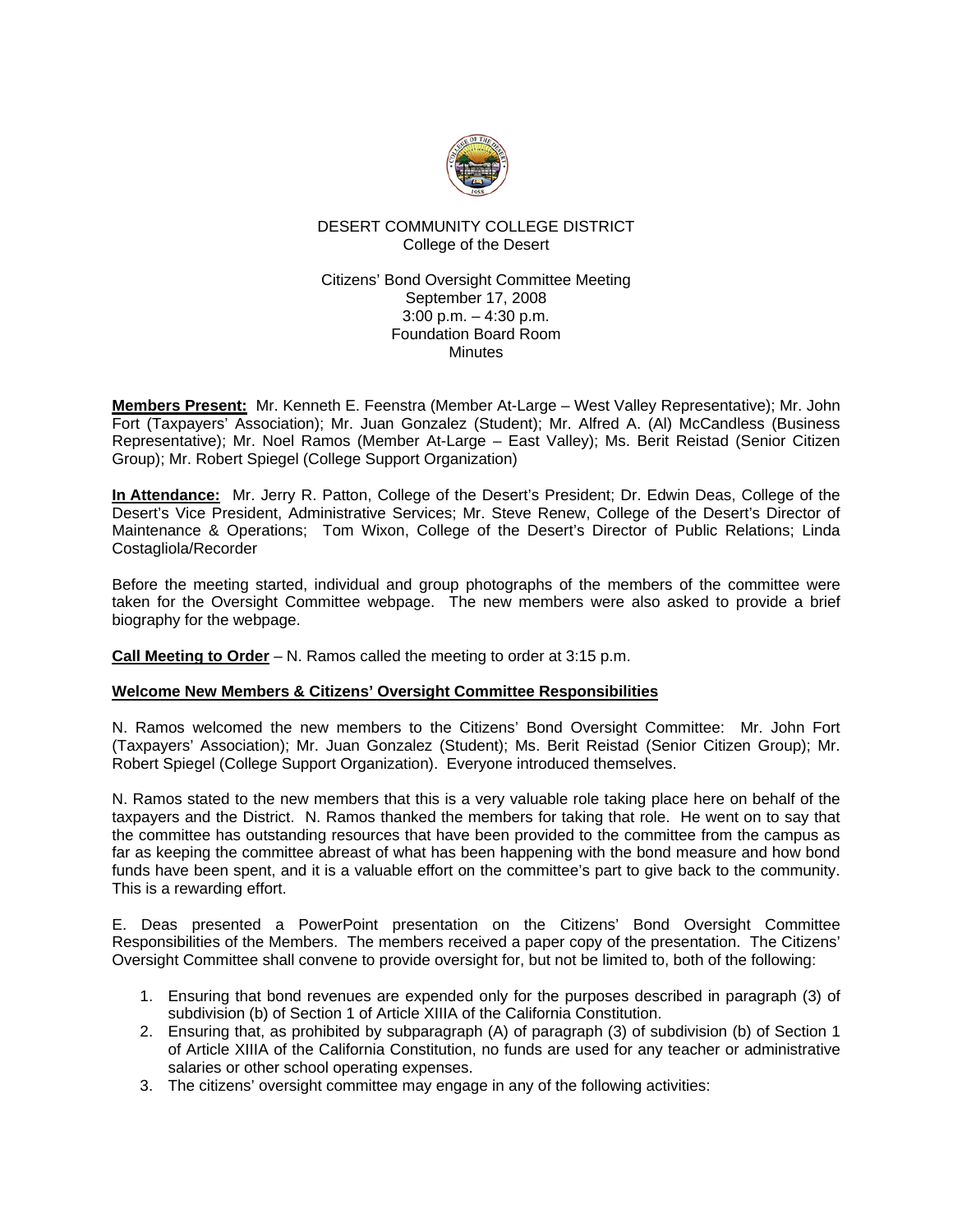- a. Receiving and reviewing copies of the annual, independent performance audit and financial audit;
- b. Inspecting school facilities and grounds to ensure that bond revenues are expended in compliance with the requirements;
- c. Receiving and reviewing copies of any deferred maintenance proposals or plans;
- d. Reviewing efforts by the school district or community college district to maximize bond revenues by implementing cost-saving measures, including, but not limited to, all of the following:
	- i. Mechanisms designed to reduce the costs of professional fees.
	- ii. Mechanisms designed to reduce the costs of site preparation
	- iii. Recommendations regarding the joint use of core facilities.
	- iv. Mechanisms designed to reduce costs by incorporating efficiencies in schoolsite design.
	- v. Recommendations regarding the use of cost-effective and efficient reusable facility plans.

A. McCandless suggested that the new members review the bylaws in their handbooks.

**Approval of Minutes from June 18, 2008 Meeting** – A Motion to approve minutes as presented by K. Feenstra, seconded by A. McCandless. All in favor. 4 Abstained/new members. Motion passed.

**Comments from the Public** – No comments from the public.

#### **Bond Projects Update**

S. Renew mentioned that the Bond Program Manager, Mr. Mac McGinnis, from EIS Professionals was not able to attend today's meeting due to the construction bidding that is currently in process for the Cravens Student Services Center.

- S. Renew reviewed the following items from a PowerPoint presentation:
	- 1. Acronyms Reviewed list.
	- 2. Project Steps and Definitions Reviewed the projects steps and definitions for: programming, schematic design, design development, construction documents, DSA (Department of the State Architect) review, and bidding or negotiation.
	- 3. COD Project Status Report
		- a. Projects in Programming Due Diligence Studies
			- i. West Valley Center
				- 1. Architect: To be determined
				- 2. Project Status: Studies
				- 3. Construction Start: To be determined
				- 4. Projected Occupancy: Undetermined
			- ii. Communications & Community Building
				- 1. Architect: tBP/Architects
				- 2. Project Status: Programming
				- 3. Construction Start: Fall 2009
				- 4. Projected Occupancy: Summer 2011
		- b. Projects in Design Development
			- i. Classroom Building
				- 1. Architect: Steinberg Architects
				- 2. Project Status: Construction Documents
				- 3. Construction Start: Summer 2009
				- 4. Projected Occupancy: Spring 2011
			- ii. Nursing Renovation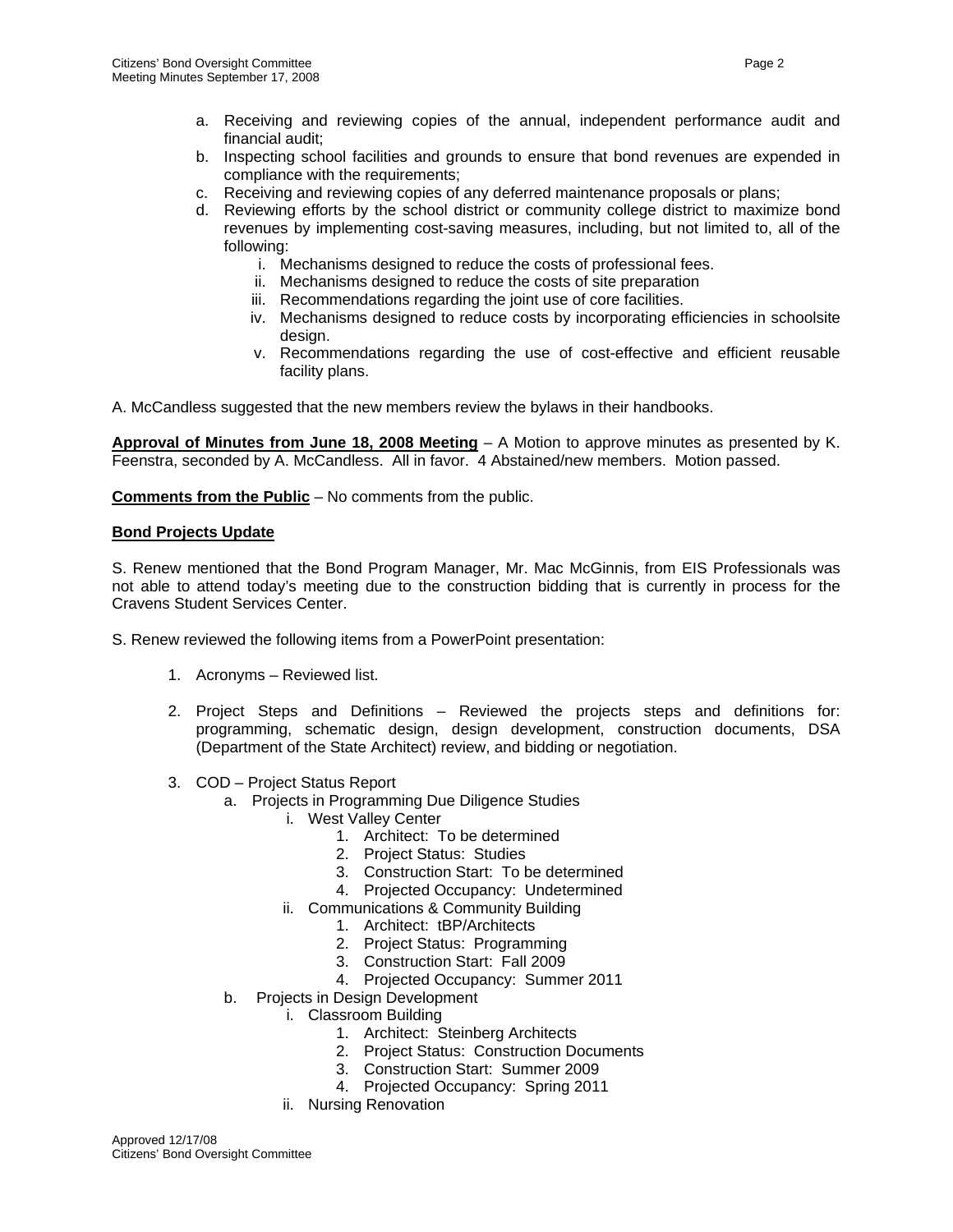- 1. Architect: HMC Architects
- 2. Project Status: Design Development
- 3. Construction Start: Summer 2009
- 4. Projected Occupancy: Fall 2010
- c. Projects Approved by DSA / In Review Division of State Architect reviews the Construction Documents for structural, fire and life safety, and Americans with Disabilities Act Compliance. DSA, in effect, issues the building permit for construction.
	- i. Alumni Center
		- 1. Architect: Holt Architects
		- 2. Project Status: DSA Approved
		- 3. Construction Start: Fall 2008
		- 4. Projected Occupancy: Fall 2009
	- ii. Business Building Renovation
		- 1. Architect: Steinberg Architects
		- 2. Project Status: DSA Approved
		- 3. Construction Start: Fall 2008
		- 4. Projected Occupancy: Spring 2010
- d. Projects Under Construction / Preparing for Bid
	- i. Barker Nursing Complex
		- 1. Architect: HMC Architects
		- 2. Project Status: In Construction
		- 3. Construction Start: Fall 2007
		- 4. Projected Occupancy: Spring 2009
	- ii. Campus Infrastructure Phase 1
		- 1. Architect: TMAD Architects
		- 2. Project Status: In Construction
		- 3. Construction Start: Fall 2007
		- 4. Projected Occupancy: Summer 2008
	- iii. East Valley Center
		- 1. Architect: HMC Architects
		- 2. Project Status: In Construction
		- 3. Construction Start: Summer 2008
		- 4. Projected Occupancy: Spring 2009
	- iv. Public Safety Academy
		- 1. Architect: HMC Architects
		- 2. Project Status: In Construction
		- 3. Construction Start: Fall 2007
		- 4. Projected Occupancy: Spring 2009
	- v. Storm Drain Outlet
		- 1. Architect: TMAD Architects
		- 2. Project Status: In Construction
		- 3. Construction Start: Summer 2008
		- 4. Projected Occupancy: Fall 2008
	- vi. South Annex Phase III DSPS
		- 1. Architect: HMC Architects
		- 2. Project Status: In Construction
		- 3. Construction Start: Summer 2008
		- 4. Projected Occupancy: Fall 2008
	- vii. Athletic Modulars Weight & Training
		- 1. Architect: HMC Architects
		- 2. Project Status: In Construction
		- 3. Construction Start: Summer 2008
		- 4. Projected Occupancy: Fall 2008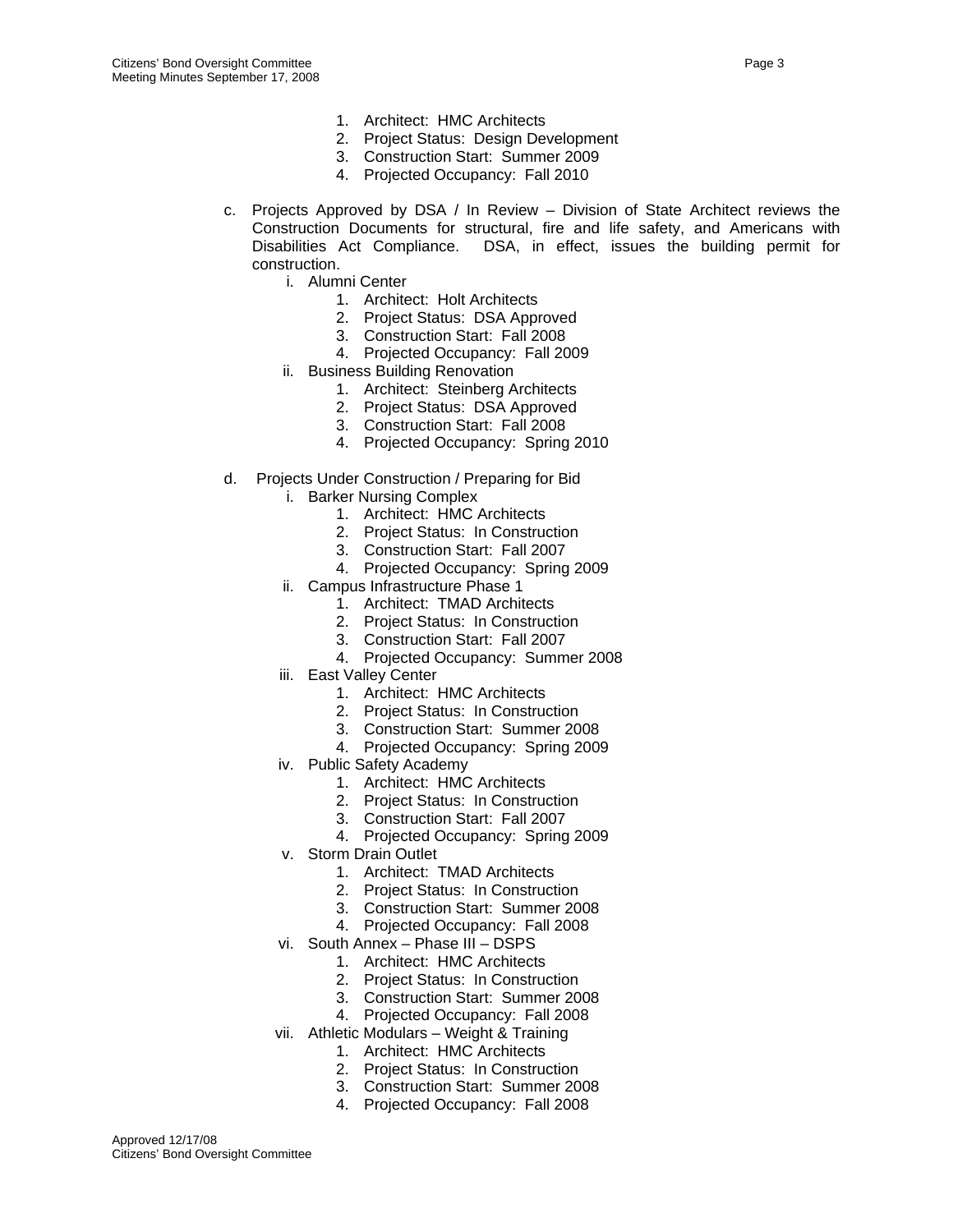- viii. Campus Infrastructure Phase II
	- 1. Architect: TMAD Architects
	- 2. Project Status: In Construction
	- 3. Construction Start: Summer 2008
	- 4. Projected Occupancy: Summer 2009
- ix. Pools Convert to Courtyard
	- 1. Architect: Escalante Architect
	- 2. Project Status: In Construction
	- 3. Construction Start: Summer 2008
	- 4. Projected Occupancy: Fall 2008
- x. Cravens Student Services Center
	- 1. Architect: WWCOT Architects
	- 2. Project Status: Preparing Bids
	- 3. Construction Start: Fall 2008
	- 4. Projected Occupancy: Summer 2010
- xi. Dining Hall Renovation
	- 1. Architect: WWCOT Architects
	- 2. Project Status: Preparing Bids
	- 3. Construction Start: Fall 2008
	- 4. Projected Occupancy: Fall 2009
- 4. COD Upcoming Events
	- a. East Valley Center Groundbreaking, September (tentative) 2008 at EVC in Thermal
	- b. East Valley Center Grand Opening, January 2009 at EVC in Thermal
- 5. COD Project Matrix Current Projects
	- a. College of the Desert refers to this document to make sure we are in compliance with the bond language.
- 6. COD Plan Sites
	- a. Reviewed site location plans for College of the Desert's West Valley Center and East Valley Center
- 7. COD Construction Map
	- a. Reviewed areas that are under construction at the Palm Desert Campus.
		- i. Central Plant energy projects for the campus
		- ii. Public Safety Academy
		- iii. Barker Nursing Complex
		- iv. Business Building Renovation
		- v. Cravens Student Center
		- vi. Roadwork

#### *Comments:*

R. Spiegel asked if the College is building toward energy efficient. E. Deas replied that the College is building toward energy efficient.

E. Deas commented that the College's Education Plan drives everything the College does. It drives the College's budget and other campus plans. The Education Plan is essentially the programs and courses that the College will deliver at the College's different locations. The Education Plan is constantly reviewed and renewed. The College continuously looks to make sure that the Facilities Plan corresponds with the Education Plan.

A. McCandless said that when we are talking about maintaining costs at or below 22% of total expenditures, the committee is somewhat after the fact…the contract has been signed and is in the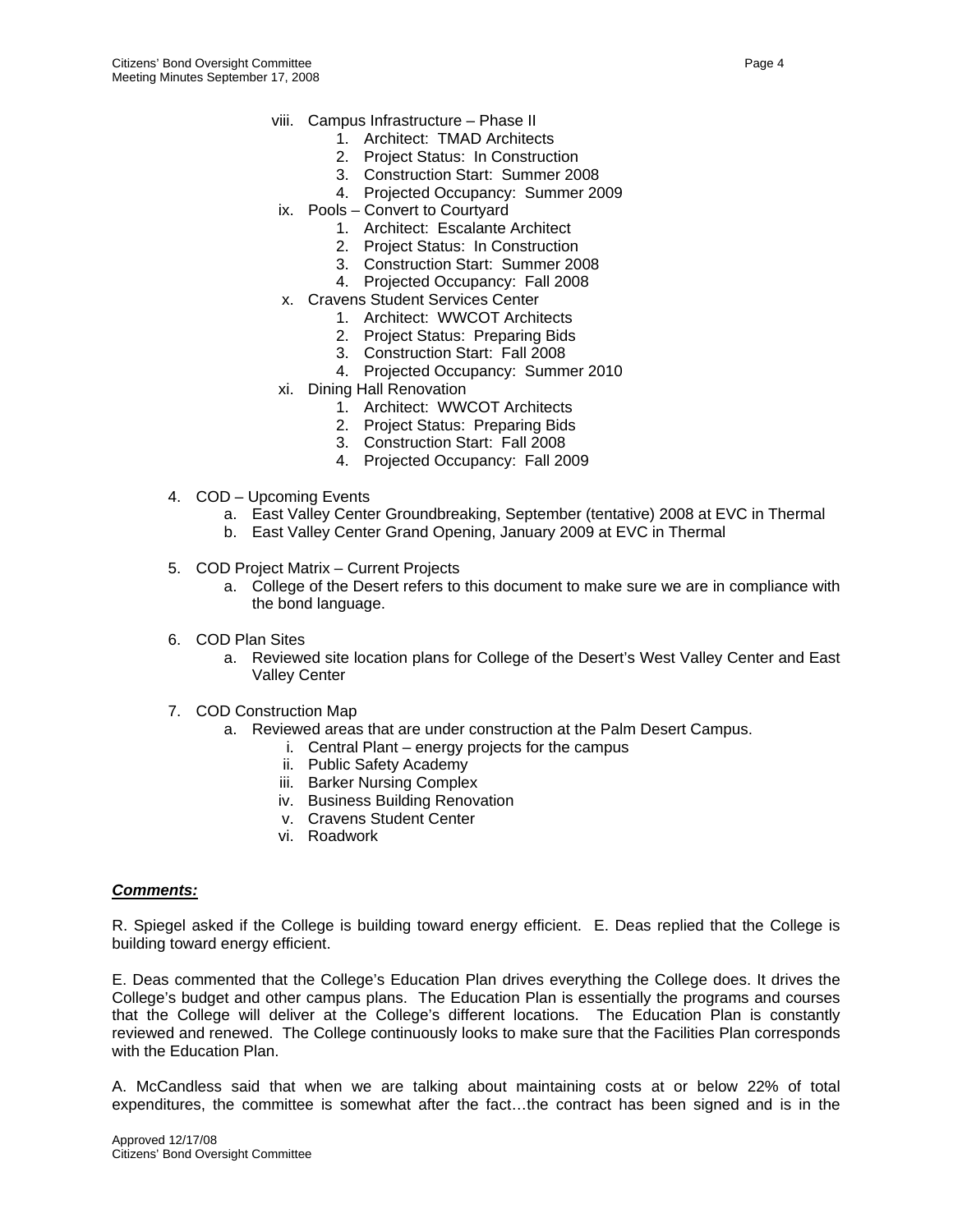process of being implemented. How is the committee supposed to approach that type of service? E. Deas said there is never a single contract that will be 22% or 23%. The professional fees are made up of series of contracts. They vary depending on the type of project. For renovations, there might be more engineering costs than there are architectural costs. As the College negotiates the fees with the different consultants, the College is insuring that the sum of the fees does not exceed that percentage. R. Spiegel asked if the College goes out to bid for these projects. E. Deas said that, from time to time, the College will issue an expression of interests from professional firms. The College will interview the firm and if approved, the firm will be put on a short-list with three to five professional firms listed. The College assigns the work that best suits the firm on the list. The list is updated after two or three years. If the College went out to bid for a RFP (request for proposals) every time the College had a piece of work, the College would spend too much time with that process. It's more productive to go out to bid occasionally. When working from the list, the College knows exactly what the fees are since the firms have already been interviewed and approved. R. Spiegel asked if it is more of a design build situation. E. Deas said that it's not a design build situation in the pure sense of the work but certainly the award of work has some of the elements of that.

A. McCandless said that if you assume that you have a number of contracts; for example, in one case you had a modernization, then you would have more costs and over here you would have less costs. "Could one say that as long as you have an averaging cost that you are ok?" E. Deas said, "Yes, to a large extent." Setting up budgets for projects within the overall program is always a challenge. Budgets go through a series of refinement process. The costs continually go up and down. J. Patton said that the statewide average gets around 28-30% of state buildings. The College keeps the pressure on itself to keep it this low. The more money that you don't spend on professional consultants the more money goes into the building. When firms submit their proposals for professional services, they know at that time what the percentage of cost is. The State sets the max that they will pay. We try to stay close to that in terms of architects and engineers. If we don't exceed 22% as a whole, then we are meeting our target.

A. McCandless said that many of these projects have combination of moneys; donated/gift as well as what has been budgeted in order to complete what the complex is designed to accomplish. It would appear that there is no difference in any of the auditing or any of the process of following these once that money is donated. Is it commingled with the bond money? Steve said that it is not. For example, the infrastructure project is in several phases but it is a single project that has 3.1 million dollars of State money for that project. The infrastructure project itself is a total of about 24 million dollar project. Out of the 24 million we will charge 21 million to the Bond and 3 million to the State. It all gets put into the same account for paying the contractors who builds the project but the College tracks them on separate account codes. This is in agreement by the State and that it is at a certain ratio. For example, if we have a 10 million dollar building and the State is going to pay 8 million of it and the bond is going to pay 2 million of it, 20% of all the contracts will get charge to the bond and 80% to the State. The interest from the donations made to the Foundation through the Capital Campaign endowment is only to be used for maintaining the building(s). There are donors money involved for the equipment inside the building(s) but not for the actual construction.

West Valley Campus: This campus is located in Palm Springs at North Indian Canyon Drive and Tramview Road. This location is a very windy area and close to a wash. As the College looks at what they are going to build and put between the wash and the College, there will be some wind barriers. This also gives the College a great chance to consider what kind of solar programs we want to get involved in. There is a solar plant in that area.

East Valley Campus: This campus is located in Thermal at Avenue 62 and Buchanan. The College will have the "Will Serve" letter, irrigation for power and Verizon for phones. The modular village will be located in the northwest corner of the property. The College thought this would be the best place for the village because it would be out of the way when the College starts building the campus. There is a 6 foot high square tubular steel fence around the campus. K. Feenstra asked if the East Valley Center is at the stage where the land has been graded and there has been slab laid out. Steve said that there are no slabs yet. There is grading going on and removing the vegetation. The College spent some time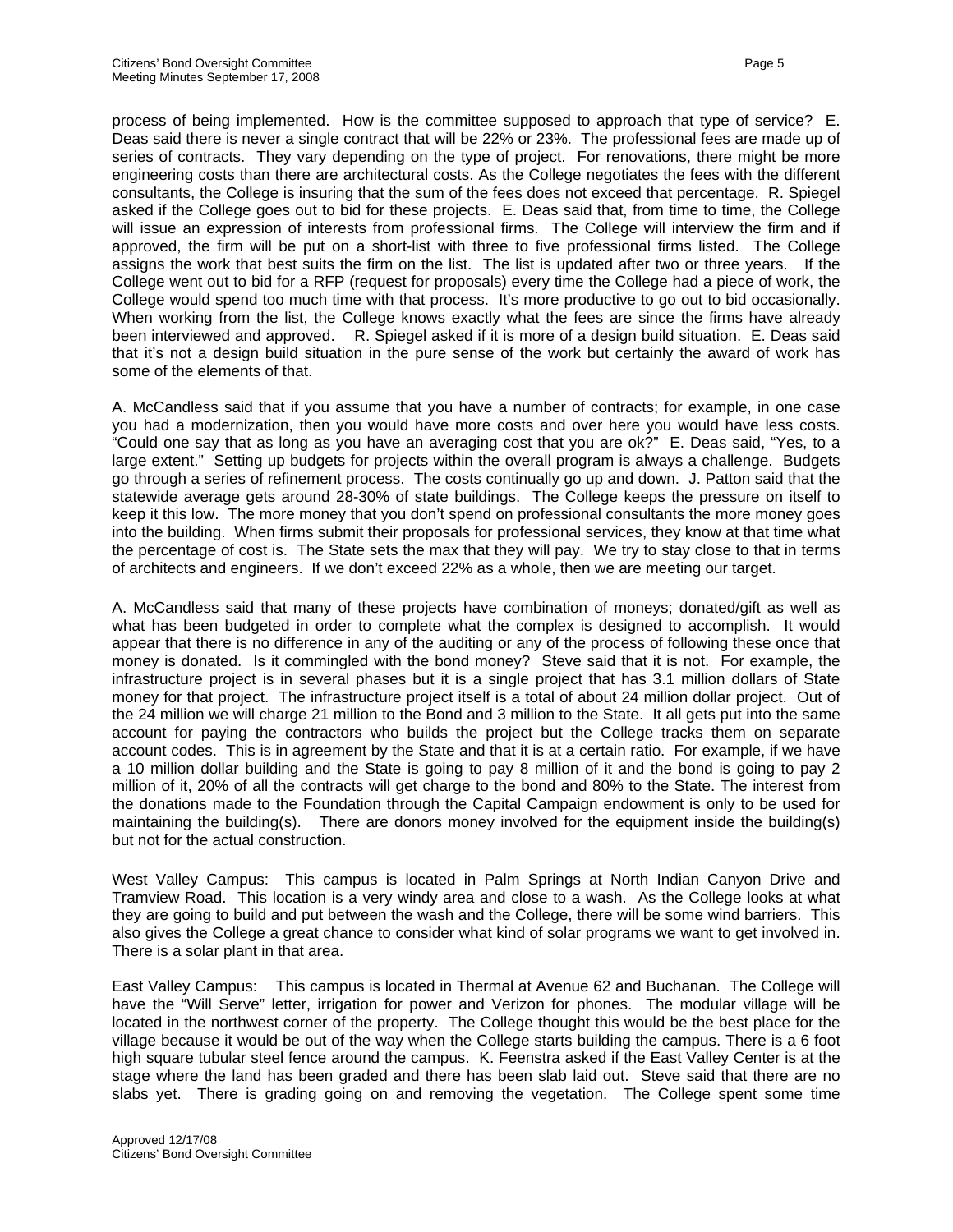potholing some underground drainage piles and having engineers review the soil to make sure the College can move forward.

R. Spiegel asked if the College's envision down the road is the same thing happening to East Valley Campus that happened to Copper Mountain Campus. J. Patton said that Copper Mountain Campus separation was a political movement by one legislator. It was not Palm Desert or Copper Mountain that necessarily wanted that to happen. The people of the East Valley have asked if the East Valley Center would ever be an individual college. The College's intent is to be one college with satellite campuses. The way the College can satisfy the people in the east valley are; 1) Make sure the design criteria fits that area; 2) Offer degree programs and certificates; and 3) May have a provost or a site manager.

J. Gonzales asked how the College will handle lighting in the parking lots. Students are concerned with the lighting at night. S. Renew said that the College has not yet put a lighting line item into any of our projects allocations. The College is beginning to look at lighting as the College build's a building where adjacent to that building might the College improve the lighting. About five to six years ago the College did a lighting retrofit plan with a limited and specific budget and worked to light walkways, roadways and parking lots.

Projections of enrollment by 2020 are anticipated at 18,000/Palm Desert Campus, 10,000/East Valley Campus and 5,000/West Valley Campus.

## **Bond Project Financial Report**

S. Renew reviewed the following financial reports from a PowerPoint presentation:

- 1. COD Project Expenditures Inception Through August 31, 2008 Included in the report are the matrix reference number that relates to the bond language and the project number. Reviewed original budget, revised budget, expenditures, balances, percent complete to revised budget and percent complete construction for the following projects:
	- a. Job and Career Training Projects
	- b. Classroom Buildings and Facilities
	- c. Health and Safety Projects
	- d. Energy Efficiency Improvements
	- e. Safety and Security; Sites

Total Expenditures: \$66,211,373 – 19% Total Remaining: \$288,374,062 – 81%

- 2. COD Completed Project List
	- a. Classroom Buildings & Facilities
		- i. Building/Classroom Renovation (Central Annex)
		- ii. Athletic Complex
		- iii. Science Labs
		- iv. Voice Over IP Communication
		- v. Wireless Access
		- vi. Scene Shop
		- vii. Culinary Kitchen
	- b. Health & Safety Projects
		- i. Field House Restroom & Shower
		- ii. Diesel Mechanic Floor
		- iii. Roof Repair Carol Meier Lecture Hall
		- iv. Contractor Lay Down Area
		- v. Agricultural She Corrections
	- c. Safety & Security; Sites
		- i. Monterey Avenue Improvements